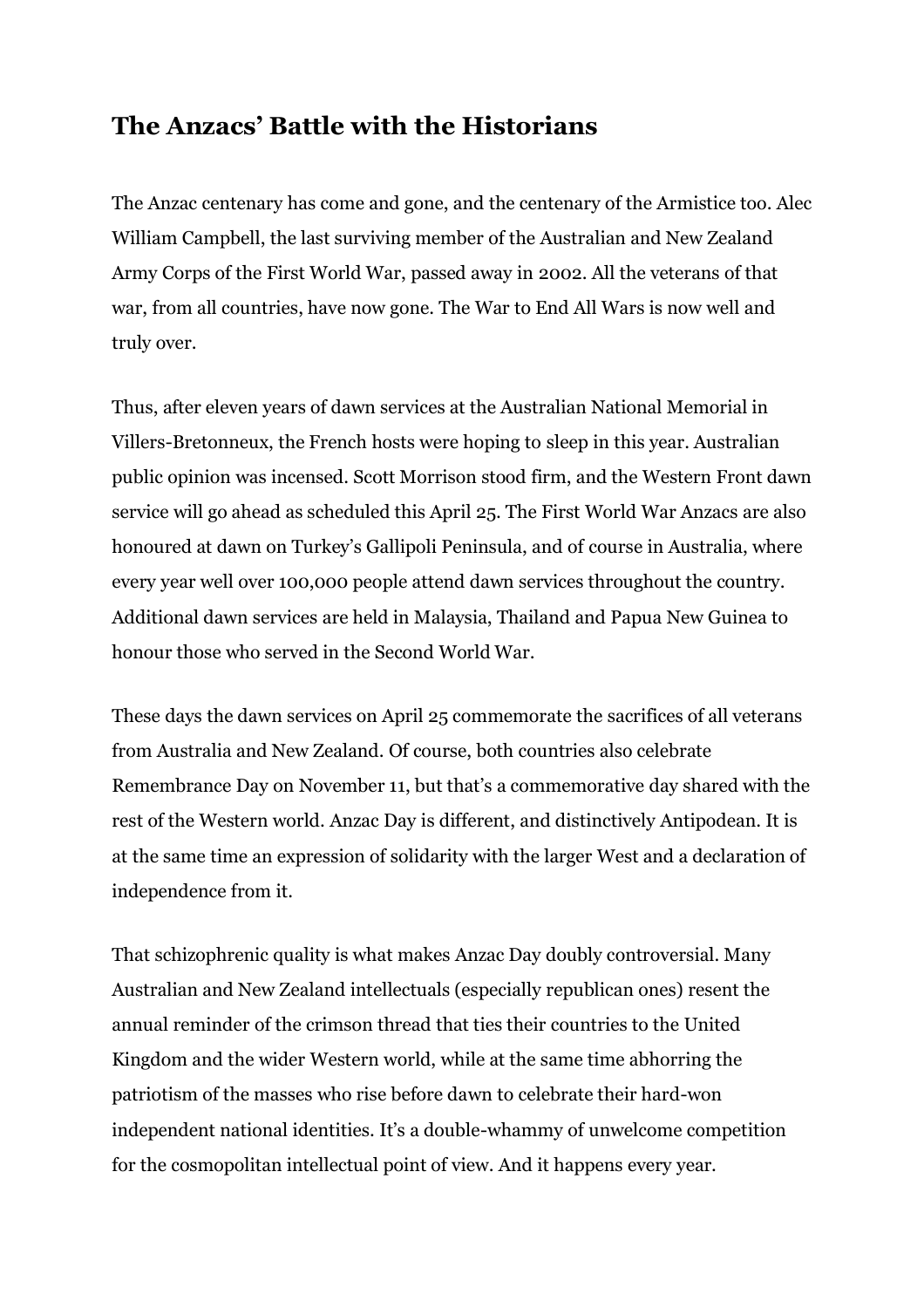Just in time for this year's Anzac debate comes *First Know Your Enemy: Comprehending Imperial German War Aims & Deciphering the Enigma of Kultur*, [\(download it here\)](https://www.academia.edu/38436856/Know_Your_Enemy_Comprehending_Imperial_German_War_Aims_and_Deciphering_the_Enigma_of_Kultur) by John A. Moses with Peter Overlack. It's a shame that *Anzac* isn't in the title, since the book strikes at the heart of the cosmopolitan war against Anzac Day. It assaults the "presentism" of latter-day Anglophone historians who selectively reconstruct the Australian and New Zealand world of 1914 to support their own political agendas rather than portraying it (as nearly as possible) as it actually was.

For Moses and Overlack, there is a big difference between conscientiously recognising that our personal prejudices may influence the ways we understand history, and intentionally distorting history to match our personal prejudices. The fact that there are many ways to think about history doesn't imply that all ways of thinking about history are equally valid. Moses and Overlack are determined to present the German threat as it was, as it was perceived by the Australians and New Zealanders of 1914, and as it was meant by the Germans themselves. They explain why (most of) Australia and New Zealand supported the war effort and had good reasons for doing so. They thoroughly debunk the "futility of war" narrative. And they firmly place Anzac commemoration within the heroic fight for Western civilisation against the barbarism of German militarism.

It is all too easy today to lose the heroism of the First World War in the shadow of the Second World War. The Second World War was captured on film, with Adolf Hitler playing the ultimate villain and his black-clad personal security force, the SS, murdering six million Jews. Yet Moses shows how Hitler built on an existing military-state foundation with deep roots in German history. The Holocaust was not perpetrated by the Kaiser and his intellectual army of militarist professors, but it was made possible by them. As the Kaiser himself is apocryphally said to have telegraphed Hitler in 1940: "Congratulations, you have won using my troops."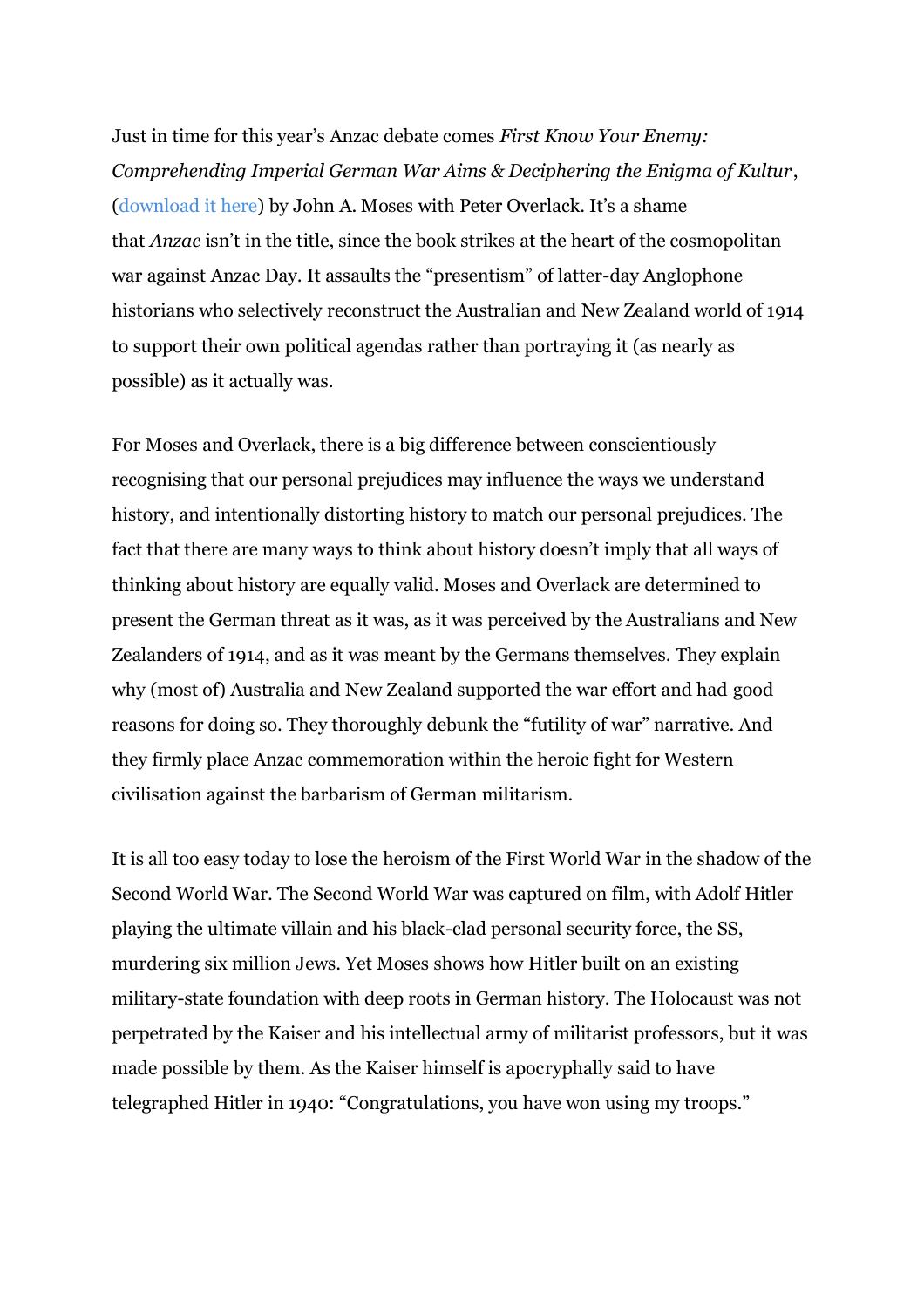As dominions of the United Kingdom, Australia and New Zealand entered the First World War on August 4, 1914, in response to Germany's gross violation of Belgian neutrality. The Kingdom of Prussia had guaranteed the neutrality of Belgium in 1839, and its successor state Germany reaffirmed this commitment in 1870. Yet in August 1914 Germany demanded that Belgium open its borders and lay down its arms as German troops marched through the country to invade France. Belgium refused, and as a result suffered German occupation, war crimes and near-starvation for the next four years.

Germany's Chancellor Theobald von Bethmann-Hollweg, usually characterised as a "moderate" leader, expressed his frustration that Britain would go to war against Germany for the sake of a mere "scrap of paper"—the guarantee of Belgian neutrality. The British ambassador in Berlin, Sir Edward Goschen, explained to the Chancellor that a "solemn compact simply had to be kept, or what confidence could anyone have in engagements given by Great Britain in the future?" Goschen reported Bethmann-Hollweg's reply as: "But at what price will that compact have been kept? Has the British government thought of that?"

Bethmann-Hollweg was certainly right about the price—to Britain, to Belgium, to France, and to dozens of other countries, not least Australia and New Zealand. Even to Germany. But the fact that a "moderate" German civilian leader of 1914 thought that international treaties should be swept aside for the sake of military expedience tells you all you need to know about Kaiser Wilhelm's Germany. Those other scraps of paper, the Hague Conventions of 1899 and 1907, were swept aside as well. Treaty commitments against the bombardment of undefended towns, the targeting of hospital ships, and the use of poison gas in combat were all torn up by Germany in the first year of the war.

Remarkably, hundreds of German academics, jurists and even German theologians issued open letters defending German atrocities in the "Rape of Belgium" as necessary for the survival of German "*Kultur*". Germany's crimes in the very first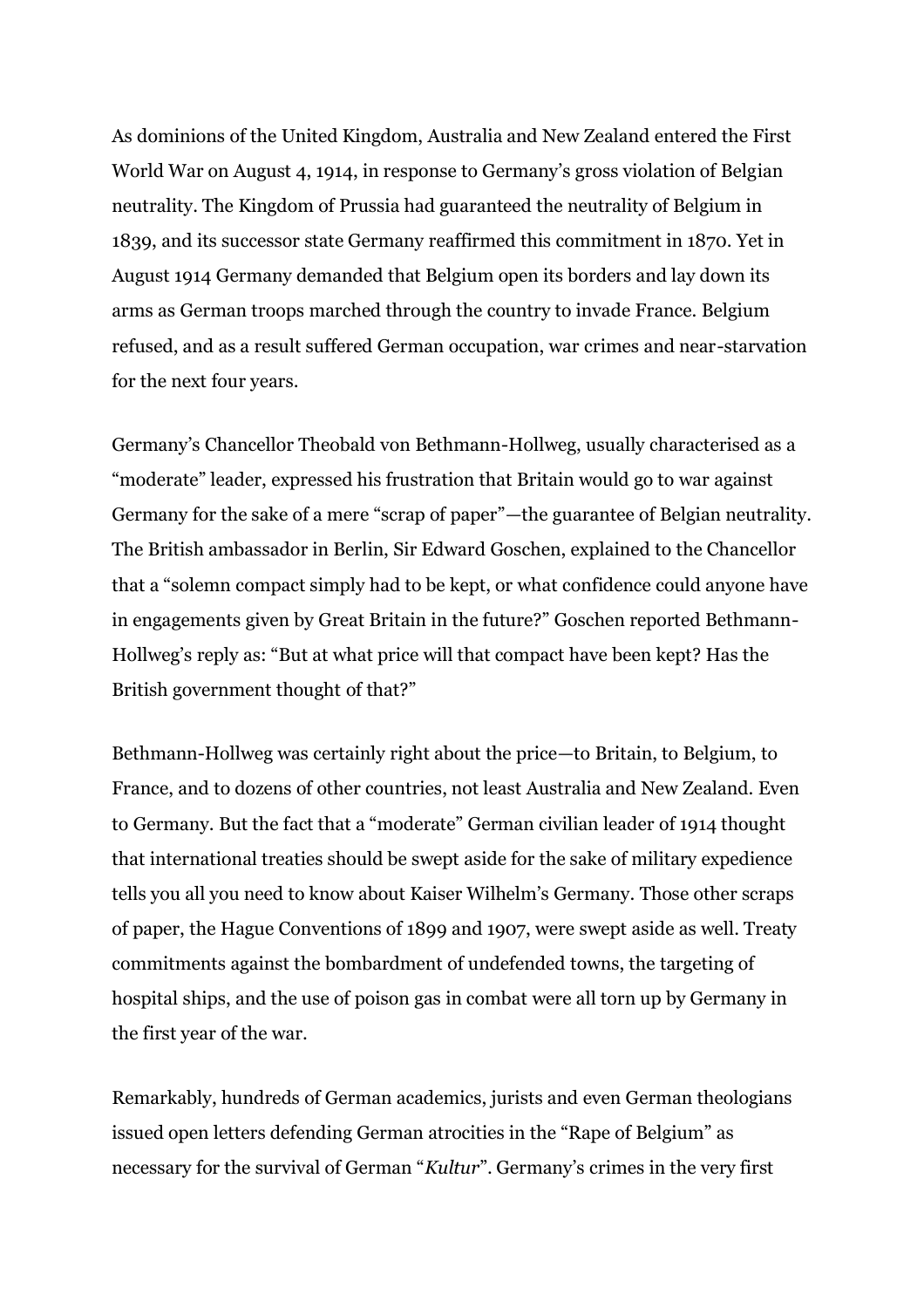month of the war included the summary execution of some 6000 civilians for not facilitating the German advance and the burning of the Catholic University of Louvain as a warning to the rest of Belgium. Similar (if not worse) crimes were perpetrated on the Eastern Front. The brutality of the German forces was no secret; it was the pride of the German *Bildungsbürgertum*, or "educated middle class". It wasn't Rudyard Kipling who first compared the Germans to the Huns. It was the Kaiser himself.

Imperial Germany truly was the ISIS or Taliban of its day, and Moses (who is an Anglican priest as well as a professor of history) traces German militarism to deep religious roots in German Lutheranism. He contrasts the historical role of the Lutheran Church as the administrator of the Prussian state with that of the Anglican Church as the conscience of England—and by extension of Australia and New Zealand. According to Moses, Lutheran theology since Luther himself had portrayed the role of the Church as "only relevant in the private sphere" with "no brief to interfere in the business of politics". Taking its cue from St Paul's Epistle to the Romans ("the powers that be are ordained of God … they are God's ministers"), the Lutheran Church made itself complicit in the crimes of the German state.

The Anglican Church, by contrast, sought to act as the moral compass of the state. It still does—much to the chagrin of many of its more conservative parishioners. As a result, Moses argues, the "British Empire, as many at the time were convinced, stood for genuinely Christian values against the putatively pagan values of the German Empire".

And thus in the second half of 1915, at a time when Germany's Lutheran pastors were exhorting their congregations to follow the Kaiser to victory, Australia's Anglican priests were busy organising the "solemn day of commemoration" that would become known as Anzac Day. Representatives of Australia's other denominations were involved as well, but Anglican ministers had the closest associations with government. Roman Catholic rules at the time prohibited "participation at public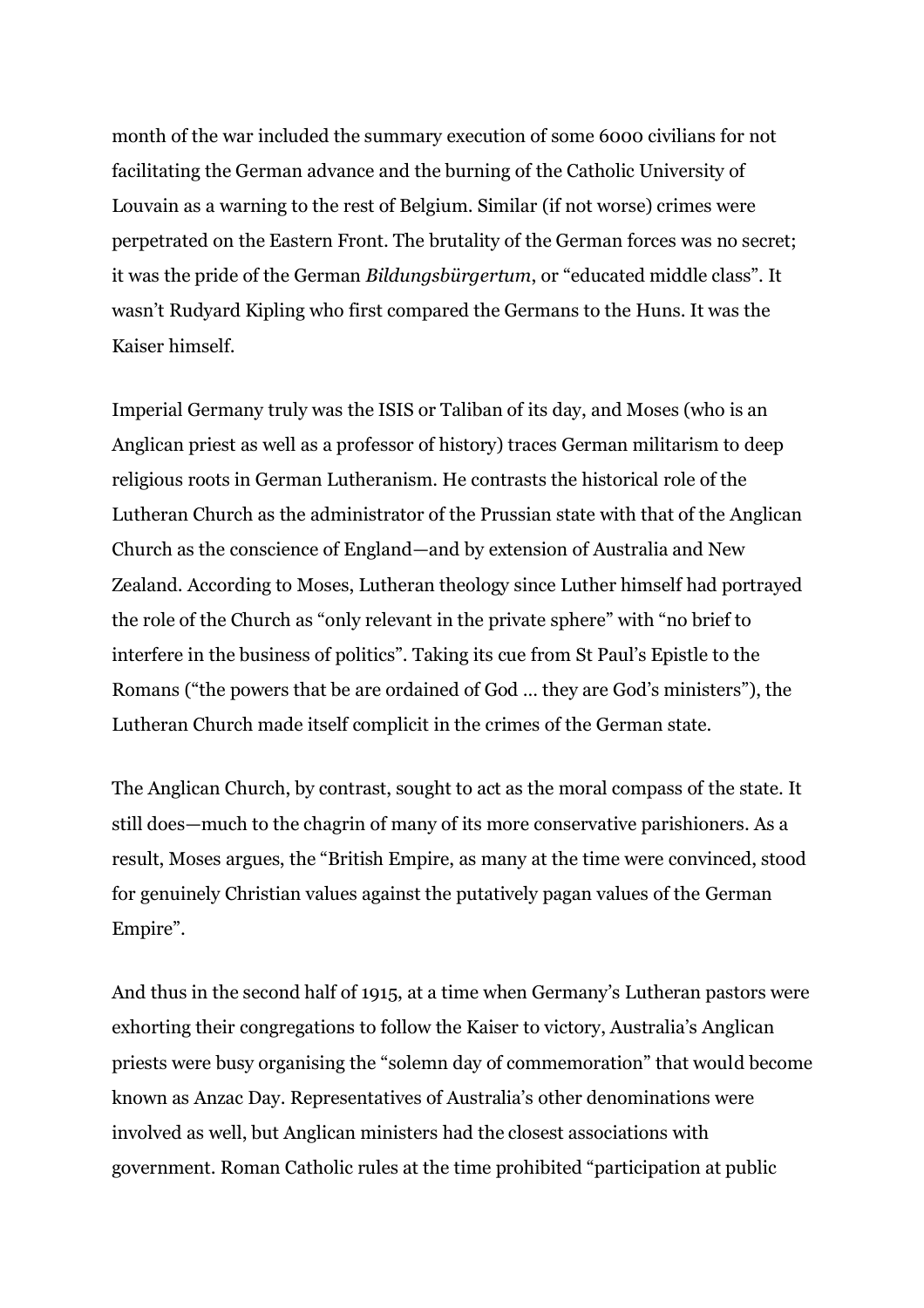events where prayers might be said by heretical and schismatic" Protestants, in Moses's slightly purple prose. The sometime bush missionary, sometime army chaplain Canon David John Garland was appointed secretary of the Anzac Day Commemoration Committee of Queensland on January 10, 1916, and the "father of Anzac Day" continued to shape Anzac Day traditions right down to his death in 1939.

Throughout his account of Garland's organisation of the first national Anzac Day, Moses puts the emphasis on *solemn*. For Moses, Garland was "a leader … who understood how a solemn public service of commemoration should be appropriately organised and performed". Like Memorial Day in the United States, which emerged in the wake of the American Civil War, and Remembrance Day in the UK and Canada, Anzac Day is a holiday marked by an ultimately victorious nation to remember its losses in war. There are no "Victory Day" celebrations in the Anglo-Saxon world, despite the fact that the West won both world wars. It's hard to imagine what the Germans of 1914 would have made of that.

Why should Australia and New Zealand have gone to war in 1914 for the sake of Belgian neutrality? That was exactly the question asked by Bethmann-Hollweg of the British. And one might go on to ask why Canada and Newfoundland took up the cause, or indeed why the United States intervened on the Allied side, instead of (as in 1812) invading Canada. Especially where America is concerned, old Marxist arguments based on imperialism and new Marxist arguments based on racial solidarity just won't cut it. An imperialist America would have done far better to ally with Germany and pick off British outposts at their most vulnerable. And racially, the two largest ethnic groups in America were German and Irish. No Anglophile tendencies there.

Despite a hare-brained German plot to induce Mexico to invade the United States in 1917, the United States was never seriously threatened by imperial Germany, and German dominance of continental Europe would hardly have hindered American global trading interests. As a result, the moral case for war, buttressed by Woodrow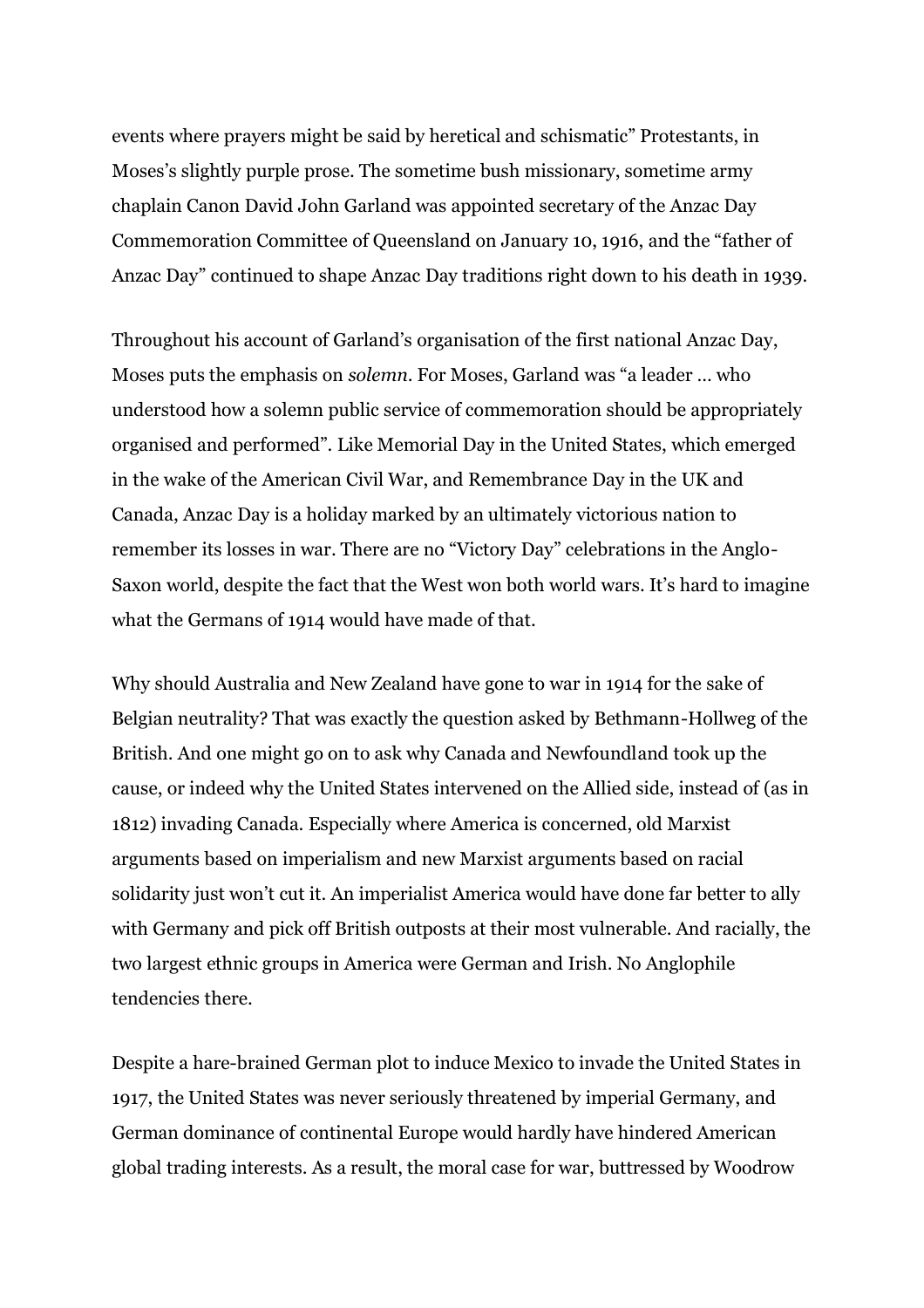Wilson's call to make the world "safe for democracy", remains strong (though certainly not unchallenged) in the United States.

Australia is another matter. Many Australian historians have been notably less patriotic in their appraisals of their own country's motives for going to war with Germany in 1914. Or put another way, they have formulated a radically different interpretation of Australian patriotism that prioritises Australia's narrow national interests (in the form of limiting Australian casualties) while decrying what they see as nationalistic and non-inclusive celebrations of Australian militarism (which they derisively call "the Anzac myth"). Moses consistently uses the dismissive phrase "Australian historians and publicists" to refer to "left-nationalist" writers who embrace the "presentism of left-wing thought". He sees them as "ill-informed and ideologically biased [commentators] who seem only to believe what they want to believe".

Moses excoriates "Left-wing critics of Australia's entry into the Great War" for seeking "to dominate the historical-political consciousness of citizens" through a selective reading of the past. In Moses's telling, these "presentist" writers wilfully ignore the depth of religious sentiment and the adherence to the British Empire of the Australians of 1914. He might have added: the risk-tolerance. Today we are shocked at the fact that some 15 per cent of all Anzac recruits lost their lives in the war. But death was much more pervasive 100 years ago. For example, statistics for England and Wales show that roughly 15 per cent of all women of the time died in childbirth (equivalent statistics are not available for Australia). That does nothing to diminish the tragedy of premature death, but it does put things in perspective.

But the most important charge of "presentism" levelled by Moses is the idea, widespread today, that "Germany constituted no threat to Australia during the era of Anglo-German rivalry". The seven chapters by Moses lay out the civilisational challenge posed by imperial Germany to Australia's Western values, while the three chapters by Overlack describe Germany's specific plans for waging war against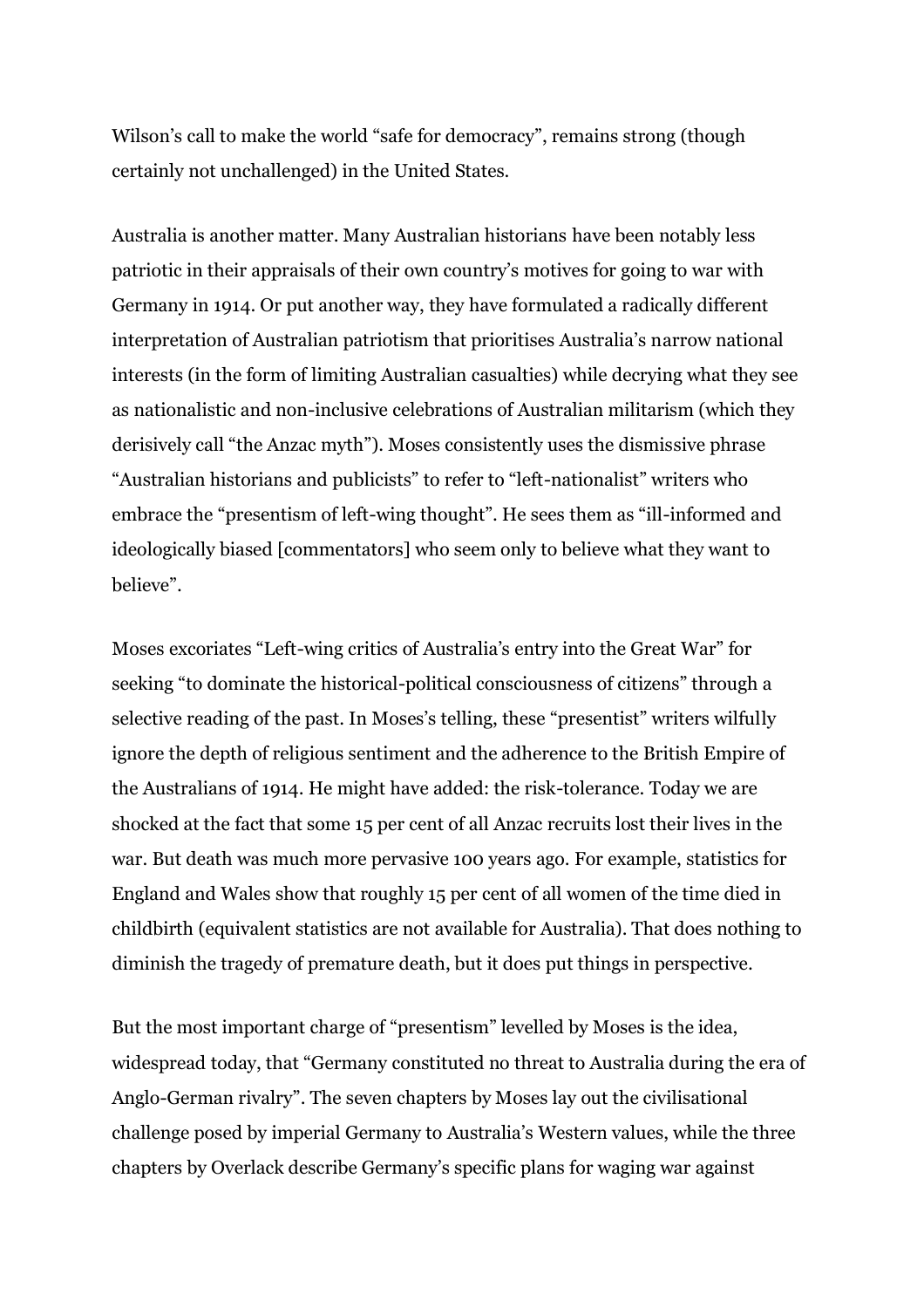Australia and New Zealand. The book as a whole thus combines a history of ideas (Moses) with a history of operations (Overlack). But Overlack says virtually nothing about the Anzacs themselves, Gallipoli, or the Western Front. His subject is Germany in the Pacific.

Australians today are used to seeing Manus Island in the news, but it is likely that few could locate it on a map. It is the westernmost major island of the Bismarck Archipelago that surrounds the Bismarck Sea off the northern coast of New Guinea, the territory once known as Kaiser-Wilhelmsland. Yes, in a slightly alternative history, it could have been the Germans running Manus Island.

In the late nineteenth century, the German empire was on a buying spree all across the South Pacific, having purchased the "rights" (such as they were) to several island chains from the decaying Spanish empire. In the early twentieth century Germany held on-again, off-again negotiations with Portugal to purchase East Timor, too. Strong German influence over the Netherlands also created an ever-present possibility that Germany would take effective control of the Dutch East Indies, today's Indonesia. In fact, Kaiser Wilhelm fled to the Netherlands at the end of the war. He was still there when the Nazis marched in two decades later.

Overlack details how Germany's Pacific cruiser squadron planned to raid Australian shipping, loot remote ports in Western Australia and Queensland, and even bombard Sydney. They were especially keen to draw British naval resources away from the North Sea and to delay (or better, sink) Australian troop transports. They hoped that a massive loss of life at sea would reinforce Australian political opposition to the war. Dozens of Allied ships were in fact captured or sunk by the German raiders in the Pacific, and the transfer of the Anzacs to Egypt was delayed by several weeks as a result. Anyone who wants a graphic illustration of German ambitions in the Pacific can visit Sydney's Hyde Park, where a gun from the German cruiser *Emden* is mounted in the south-west corner, poised to fire down Oxford Street to Taylor Square.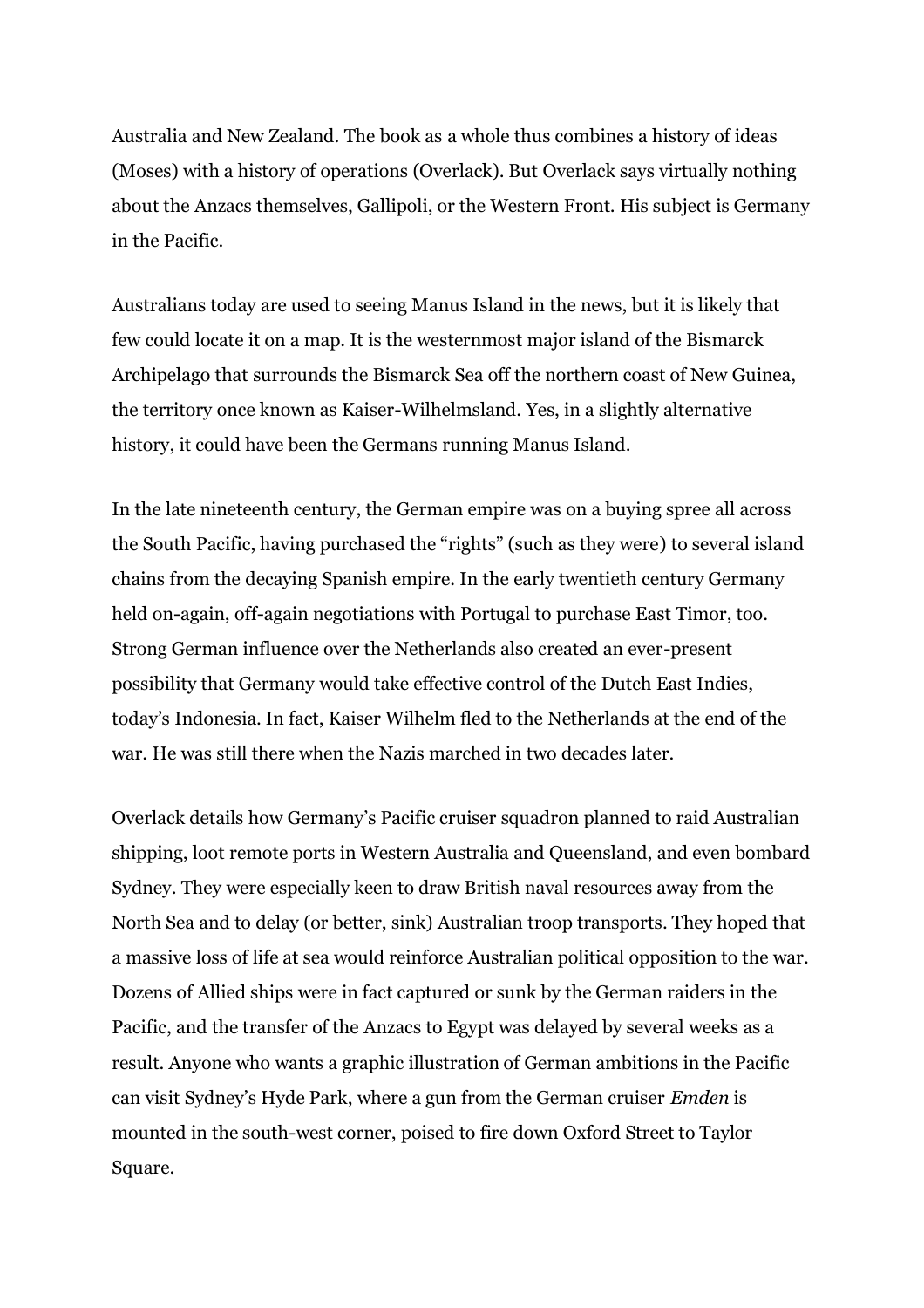That Germany's East Asia Squadron didn't do more damage is due in part to the diligence of the Australian authorities, who immediately seized several German ships that were in Australian waters at the outbreak of war—ships that the Germans had intended to convert into colliers. Credit also goes to the timely dispatch of the allvolunteer Australian Naval and Military Expeditionary Force to occupy German outposts in New Guinea. Much more important, however, was the fact that Japan entered the war on the Allied side. It may seem strange to think of Japan as having once been responsible for Australian security, but it was the Japanese who effectively neutralised the German threat in the Pacific. It didn't do so out of friendship: Japan went to war in order to acquire German-administered Shandong Province in China. Had Germany made a credible counter-offer, things might have turned out very differently.

If anything, Overlack understates the German threat to Australia. In the early 1900s, Germany was eager to acquire overseas colonies for emigration and settlement, and all of Western Australia had a white population of only 300,000; the Northern Territory, less than 4000. In the event of a total defeat of Britain, including a German victory over the Grand Fleet in the North Sea, it is not unlikely that Germany would have demanded substantial portions of northern and western Australia for colonisation. In such a scenario, Australia would have been in no position—legal or practical—to say no.

The idea of Germans in Darwin is not as fantastical as it sounds. Japan might very well have stayed neutral early in the war to see which way the winds were blowing, Germany might very well have won the 1916 Battle of Jutland, and Japan almost certainly would have joined Germany in the carve-up of Russia in 1917. Had there been a Germany–Japan axis in the First World War, back when Germany still had Pacific ambitions, things might have gone very badly for Australia. And if Britain had lost the war, it is very unlikely that the United States would have come to Australia's rescue.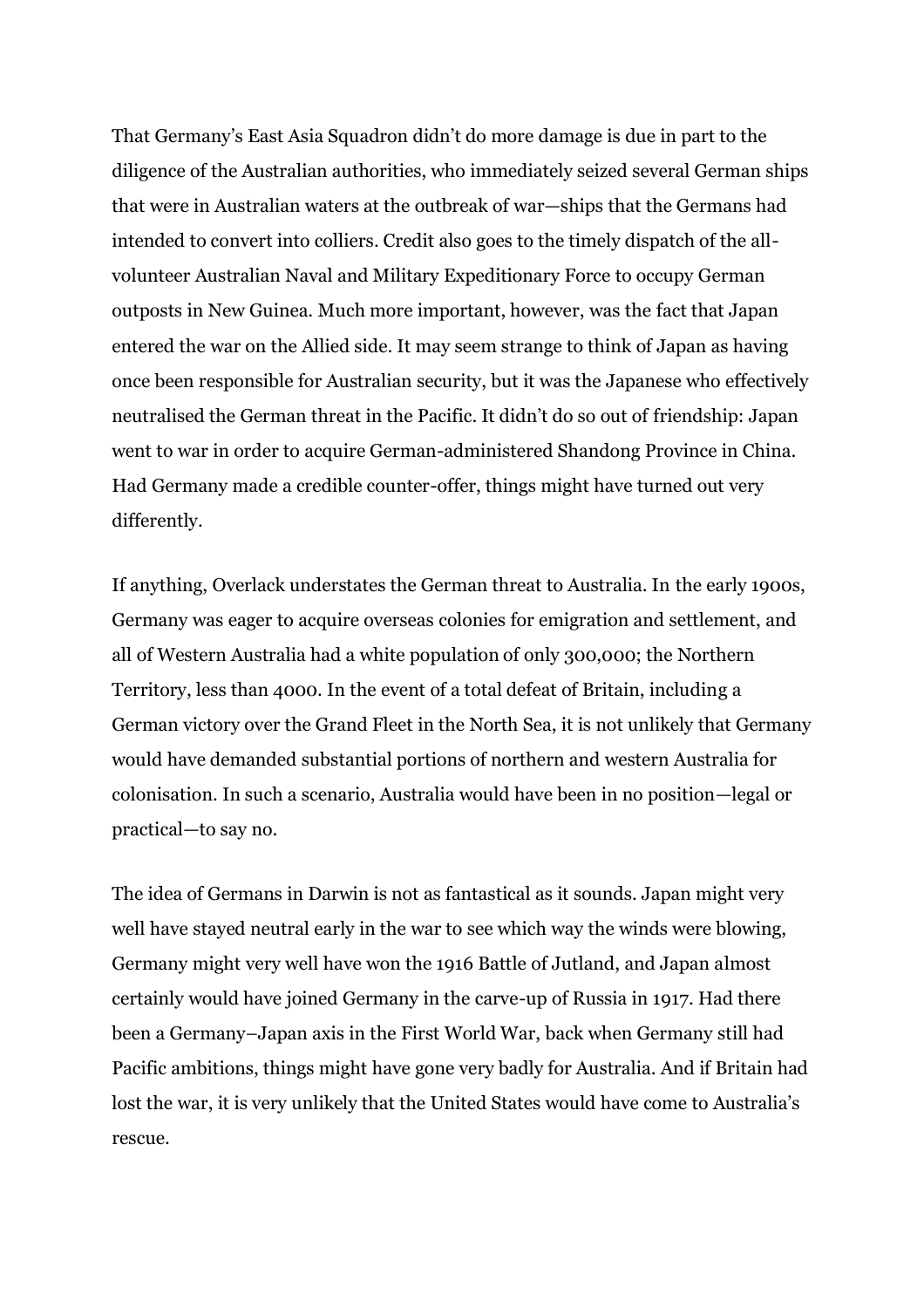Though they mostly avoid current events, it is clear that both Moses and Overlack advocate a muscular foreign policy for Australia that closely aligns the country with other liberal democracies. Moses claims in his preface that "This book will show why the ability to stand up and fight when national security is challenged is still an urgent necessity." Moses asserts, and Overlack clearly shows, that Australian national security was severely challenged in 1914 by German aggression, and that Australia's only viable course of action was to participate fully in the British war effort. They are at pains to emphasise that the Australian Anzacs fought (and many of them died) to protect Australia, and that their struggles and sufferings were thus not in vain.

Perhaps this focus on the necessity of Australia's participation in the war is inevitable in the light of the "presentist" Australian narrative of the futility of the war, of Anzacs going overseas to fight other people's battles. But if one accepts the authors' argument that Australia had no choice but to defend itself against Germany, several persuasive chapters of this book are wasted on establishing the high moral fibre of the British Empire and the Anglican Church. After all, although it is certainly reasonable to defend oneself in the face of foreign aggression, it is not particularly noble. The two qualities are not mutually exclusive—the heroism of the Royal Air Force in 1940 was both necessary and noble—but Moses and Overlack seem to miss the point that they have very different foreign policy implications.

If, as Moses would have it, the Anzac story shows that "the ability to stand up and fight when national security is challenged is still an urgent necessity", what does it show when national security isn't challenged? It's hard to imagine any country threatening Australia in the near future. If the overall conclusion to be drawn from Anzac history is that Australia fought the First World War primarily in self-defence, then surely the main lesson to be learned for today is that Australians should look out for themselves, save \$36 billion a year in defence spending, and disarm. That's the lesson New Zealand has learned. Why not Australia, too?